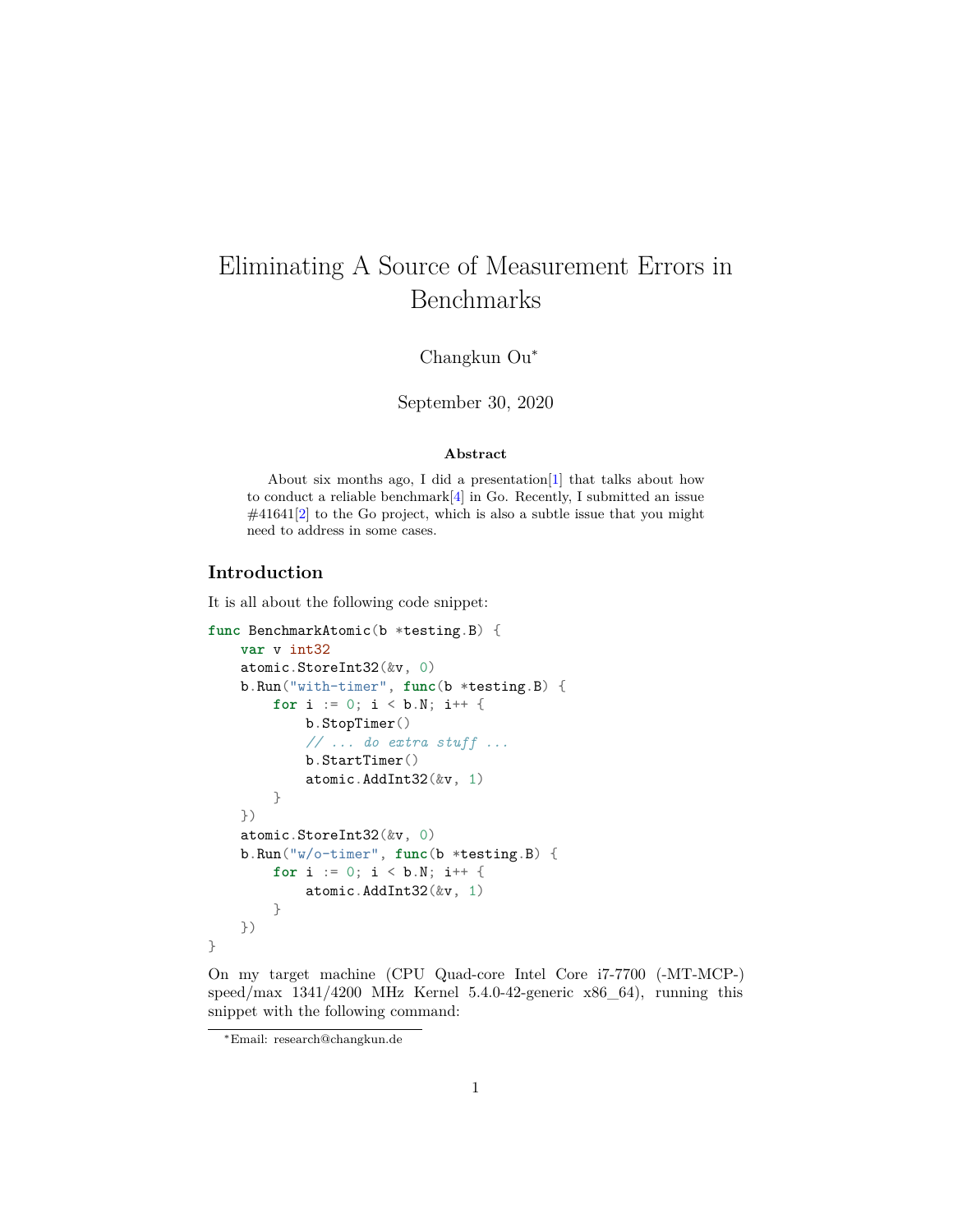go test -run=none -bench=Atomic -benchtime=1000x -count=20 | \ tee b.txt && benchstat b.txt

The result shows:

| name                | time/op            |  |
|---------------------|--------------------|--|
| Atomic/with-timer-8 | $32.6$ ns $\pm 7%$ |  |
| Atomic/w/o-timer-8  | $6.60ns + 6%$      |  |

Is it interesting to you? As you can see, the measurement without introducing StopTimer/StartTimer is 26ns faster than with the StopTimer/StartTimer pair. So, how is this happening?

To dig more reason behind it, let's modify the snippet a little bit:

```
func BenchmarkAtomic(b *testing.B) {
    var v int32
    var n = 1000000for k := 1; k < n; k *= 10 {
        b.Run(fmt.Sprintf("n-%d", k), func(b *testing.B) {
            atomic.StoreInt32(&v, 0)
            b.Run("with-timer", func(b *testing.B) {
                for i := 0; i < b.N; i++ {
                    b.StopTimer()
                    b.StartTimer()
                    for j := 0; j \le k; j++)atomic.AddInt32(&v, 1)
                    }
                }
            })
            atomic.StoreInt32(&v, 0)
            b.Run("w/o-timer", func(b *testing.B) {
                for i := 0; i < b.N; i++ {
                    for j := 0; j < k; j^{++} {
                        atomic.AddInt32(&v, 1)
                    }
                }
            })
        })
    }
}
```
This time, we use the k to increase the number of atomic operations in the bench loop, i.e.:

```
for j := 0; j < k; j++ \{atomic.AddInt32(&v, 1)
}
```
Thus with higher k, the target code grows more costly. With similar command: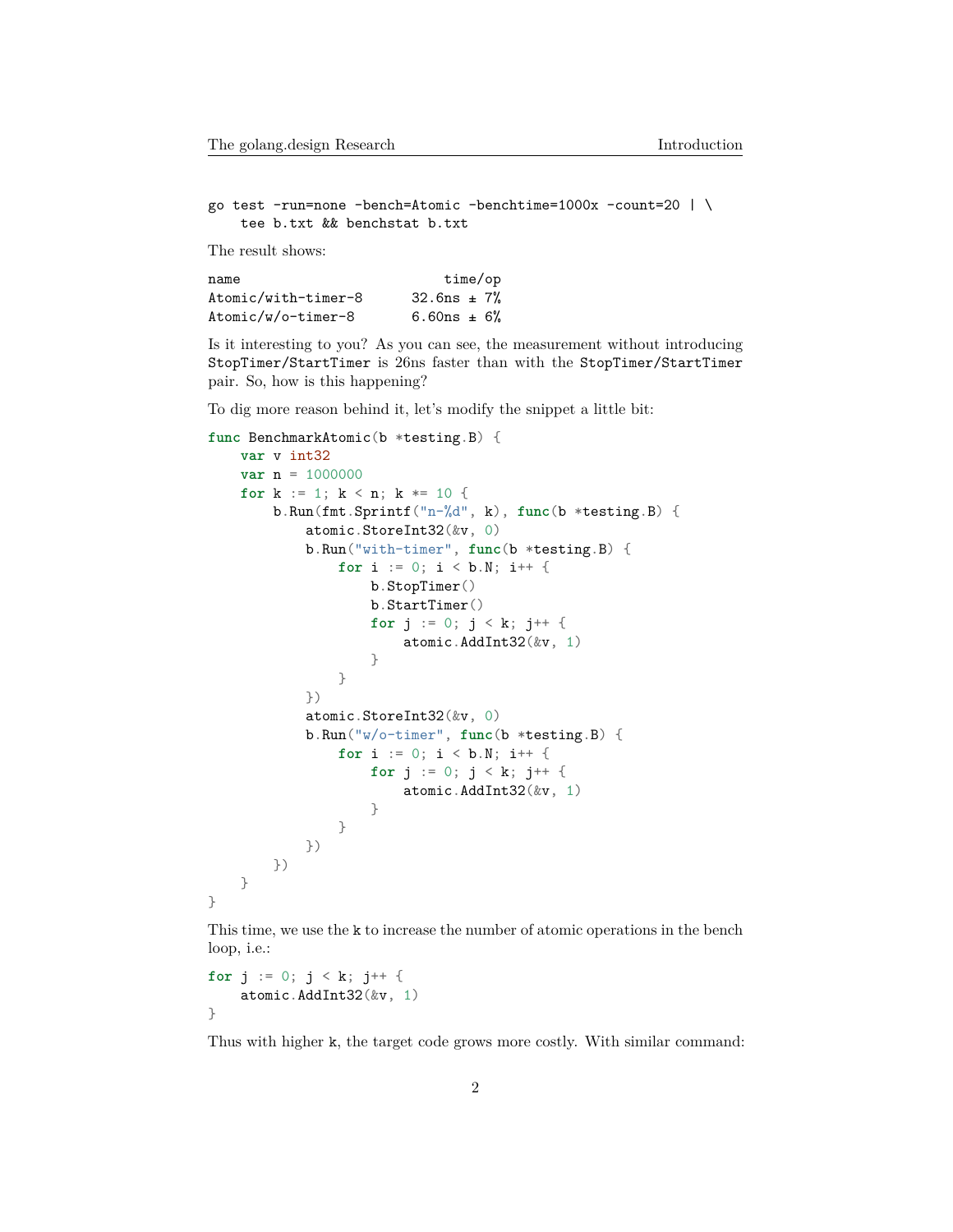```
go test -run=none -bench=Atomic -benchtime=1000x -count=20 | \
    tee b.txt && benchstat b.txt
```

```
name time/op
Atomic/n-1/with-timer-8 34.8ns ±12%
Atomic/n-1/w/o-time r-8 6.44ns \pm 1%
Atomic/n-10/with-timer-8 74.3ns \pm 5%Atomic/n-10/w/o-time r-8 47.6ns \pm 3%
Atomic/n-100/with-timer-8 488ns \pm 7\%Atomic/n-100/w/o-timer-8 456ns \pm 2%
Atomic/n-1000/with-timer-8 4.65\mu s \pm 3%Atomic/n-1000/w/o-timer-8 4.63µs ±12%
Atomic/n-10000/with-timer-8 45.4\mu s \pm 4\%Atomic/n-10000/w/o-timer-8 43.5 \mu s \pm 1\%Atomic/n-100000/with-timer-8 444\mu s \pm 1\%Atomic/n-100000/w/o-time r-8 432us \pm 0%
```
What's interesting in the modified benchmark result is by testing target code with a higher cost, the difference between with-timer and  $w$ /o-timer gets much closer. For instance, in the last pair of output when n=100000, the measured atomic operation only has  $(444\mu s - 432\mu s)/100000 = 0.12$  ns difference, which is pretty much accurate other than when  $n=1$  the error is  $(34.8ns-6.44ns)/1$ = 28.36 ns.

How is this happening? There are two ways to trace the problem down to the bare bones.

### **Initial Investigation Using go tool pprof**

As a standard procedure, let's benchmark the code that interrupts the timer and analysis the result using go tool pprof:

```
func BenchmarkWithTimer(b *testing.B) {
    var v int32
   for i := 0; i < b.N; i++ {
        b.StopTimer()
        b.StartTimer()
        for j := 0; j < *k; j++ {
            atomic.AddInt32(&v, 1)
        }
    }
}
go test -v -run=none -bench=WithTimer -benchtime=100000x -count=5 \
    -cpuprofile cpu.pprof
```
Sadly, the graph shows a chunk of useless information where most of the costs shows as runtime.ReadMemStats: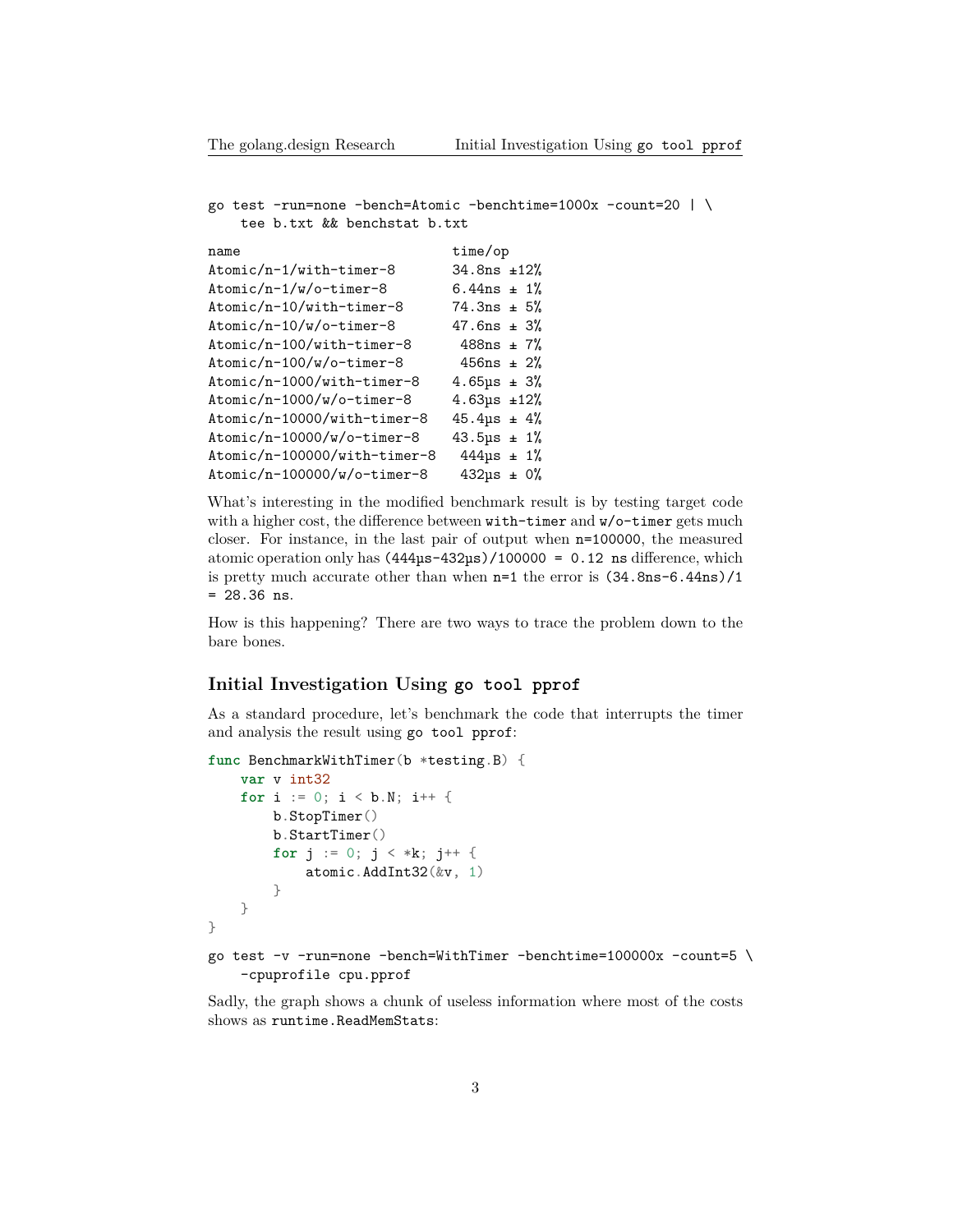

Figure 1: pprof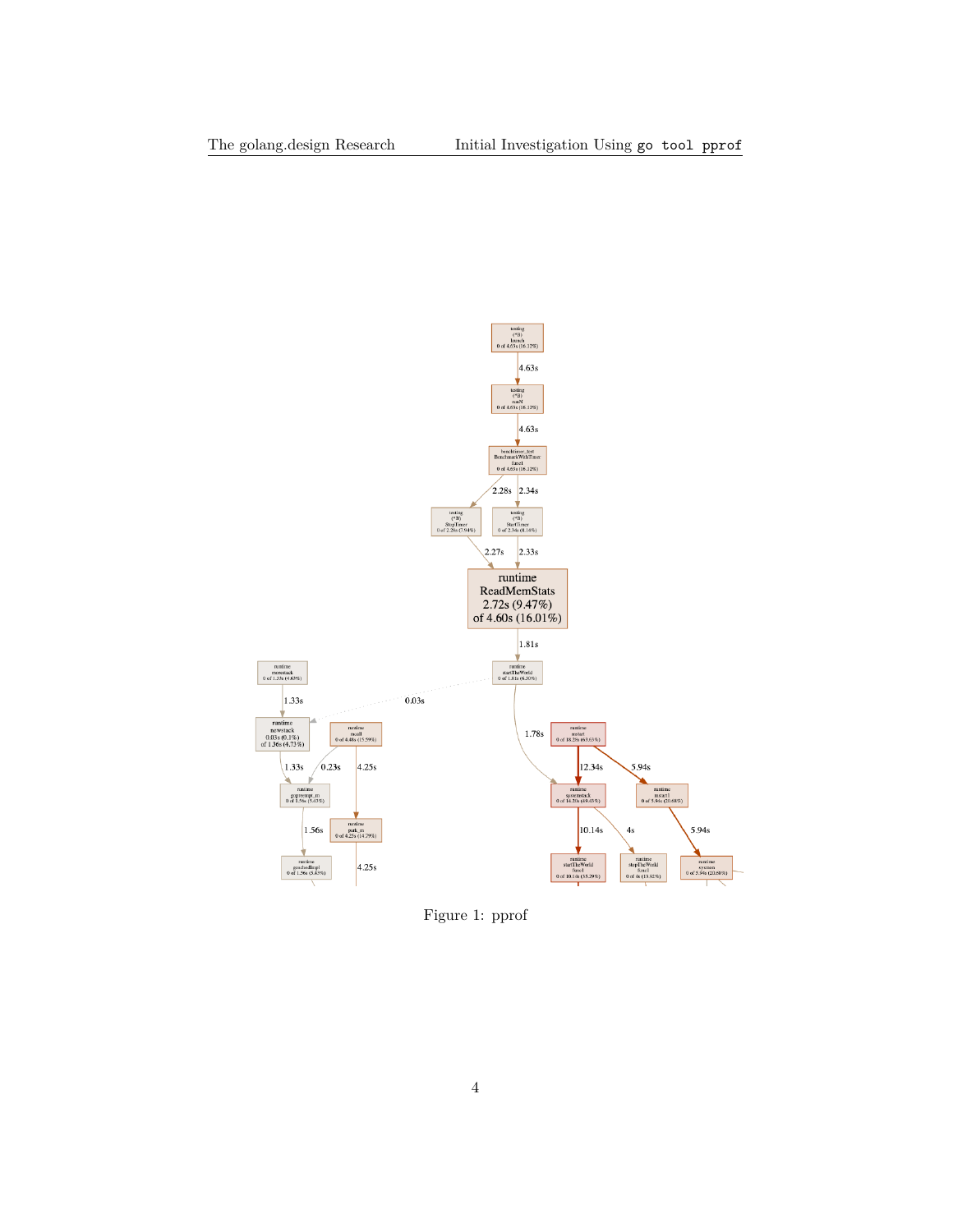This is because of the StopTimer/StartTimer implementation in the testing package calls runtime.ReadMemStats:

```
package testing
(\ldots)func (b *B) StartTimer() {
    if !b.timerOn {
        runtime.ReadMemStats(&memStats) // <- here
        b.startAllocs = memStats.Mallocs
        b.startBytes = memStats.TotalAlloc
        b. start = time. Now()b.timerOn = true
    }
}
func (b *B) StopTimer() {
    if b.timerOn {
        b.duration += time.Since(b.start)
        runtime.ReadMemStats(&memStats) // <- here
        b.netAllocs += memStats.Mallocs - b.startAllocs
        b.netBytes += memStats.TotalAlloc - b.startBytes
        b.timeDn = false}
}
```
As we know that runtime.ReadMemStats stops the world, and each call to it is very time-consuming. This is an known issue  $\#20875[3]$  $\#20875[3]$  regarding runtime.ReadMemStats in benchmarking.

Since we do not care about memory allocation at the moment, to avoid this issue, let's just hacking the source code by just comment out the call to runtime.ReadMemStats:

```
package testing
```

```
(\ldots)func (b *B) StartTimer() {
    if !b.timerOn {
        // runtime.ReadMemStats(&memStats) // <- here
        b.startAllocs = memStats.Mallocs
        b.startBytes = memStats.TotalAlloc
        b. start = time. Now()b.timerOn = true
    }
}
```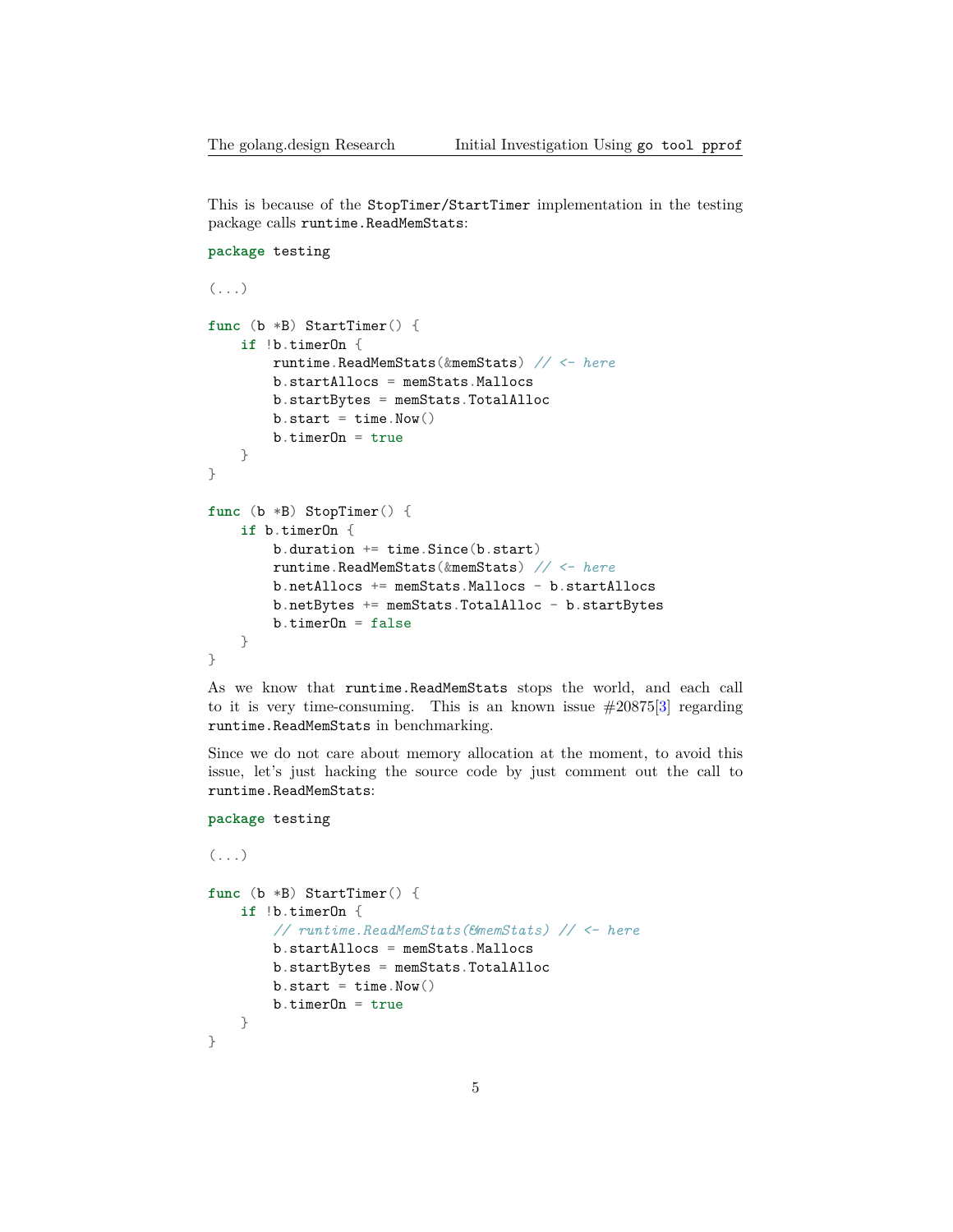```
func (b *B) StopTimer() {
    if b.timerOn {
        b. duration += time. Since (b. start)
        // runtime.ReadMemStats(&memStats) // <- here
        b.netAllocs += memStats.Mallocs - b.startAllocs
        b.netBytes += memStats. TotalAlloc - b.startBytes
        b.timeDn = false}
}
```
And re-run the test again, then we have:

Have you noticed where the problem is? Yes, there is a heavy cost in calling time.Now() in a tight loop (not really surprising because it is a system call).

#### **Further Verification Using C++**

As you can see, the Go's pprof facility has its own problem while doing a benchmark, one can only edit the source code of Go to verify the source of the measurement error. Can we do something better than that?

Let's just write the initial benchmark in  $C_{++}$ . This time, we go straightforward to the issue of now():

```
#include <iostream>
#include <chrono>
void empty() {}
int main() {
    int n = 1000000;
    for (int j = 0; j < 10; j^{++}) {
        std::chrono::nanoseconds since(0);
        for (int i = 0; i < n; i++) {
            auto start = std::chrono::steady_clock::now();
            empty();
            since += std::chrono::steady_clock::now() - start;
        }
        std::cout << "avg since: " << since.count() / n \ll "ns \n";
    }
}
```
compile it with:

#### clang++ -std=c++17 -O3 -pedantic -Wall main.cpp

In this code snippet, we are trying to measure the performance of an empty function. So, ideally, the output should be 0ns. However, there is still a cost in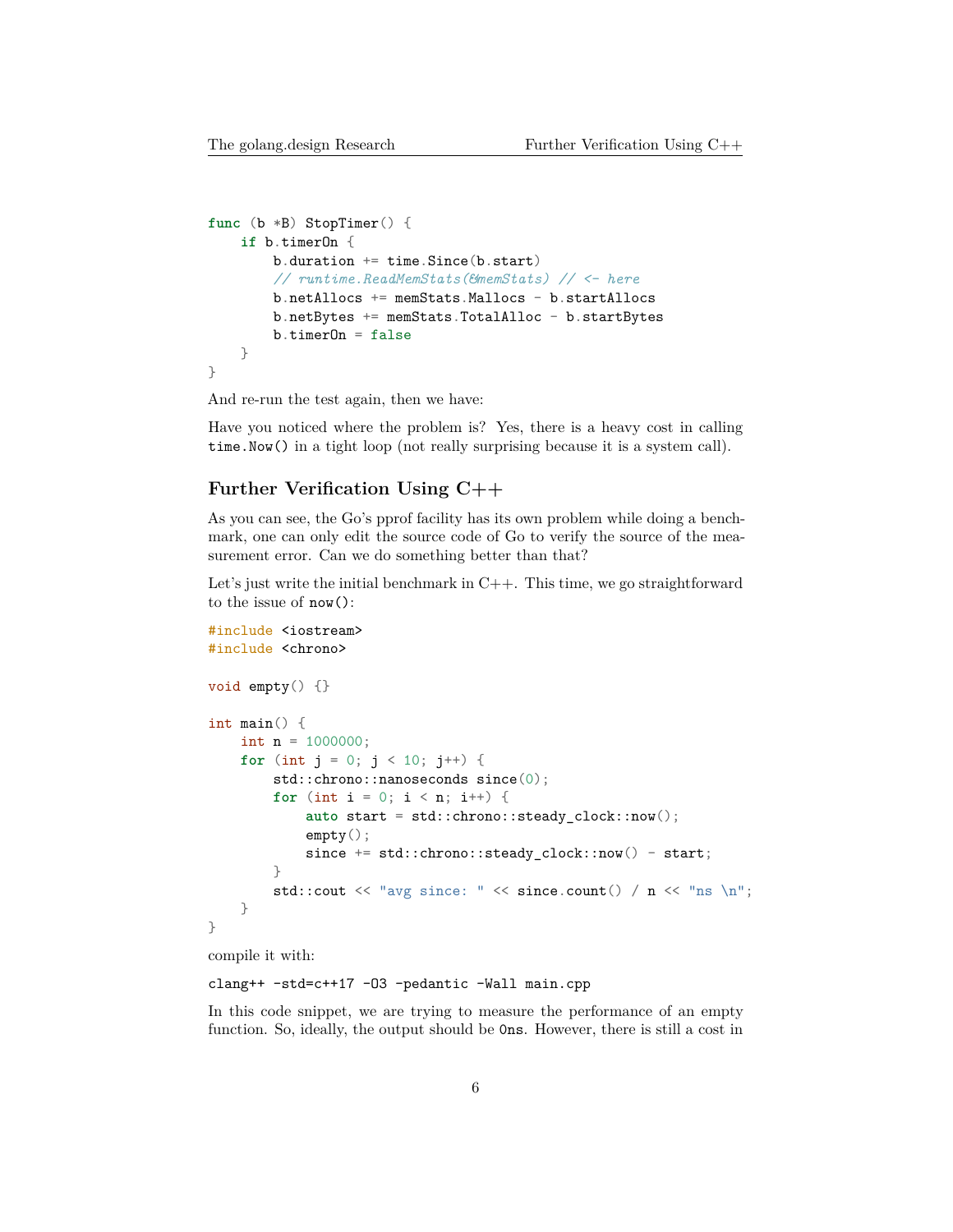

Figure 2: pprof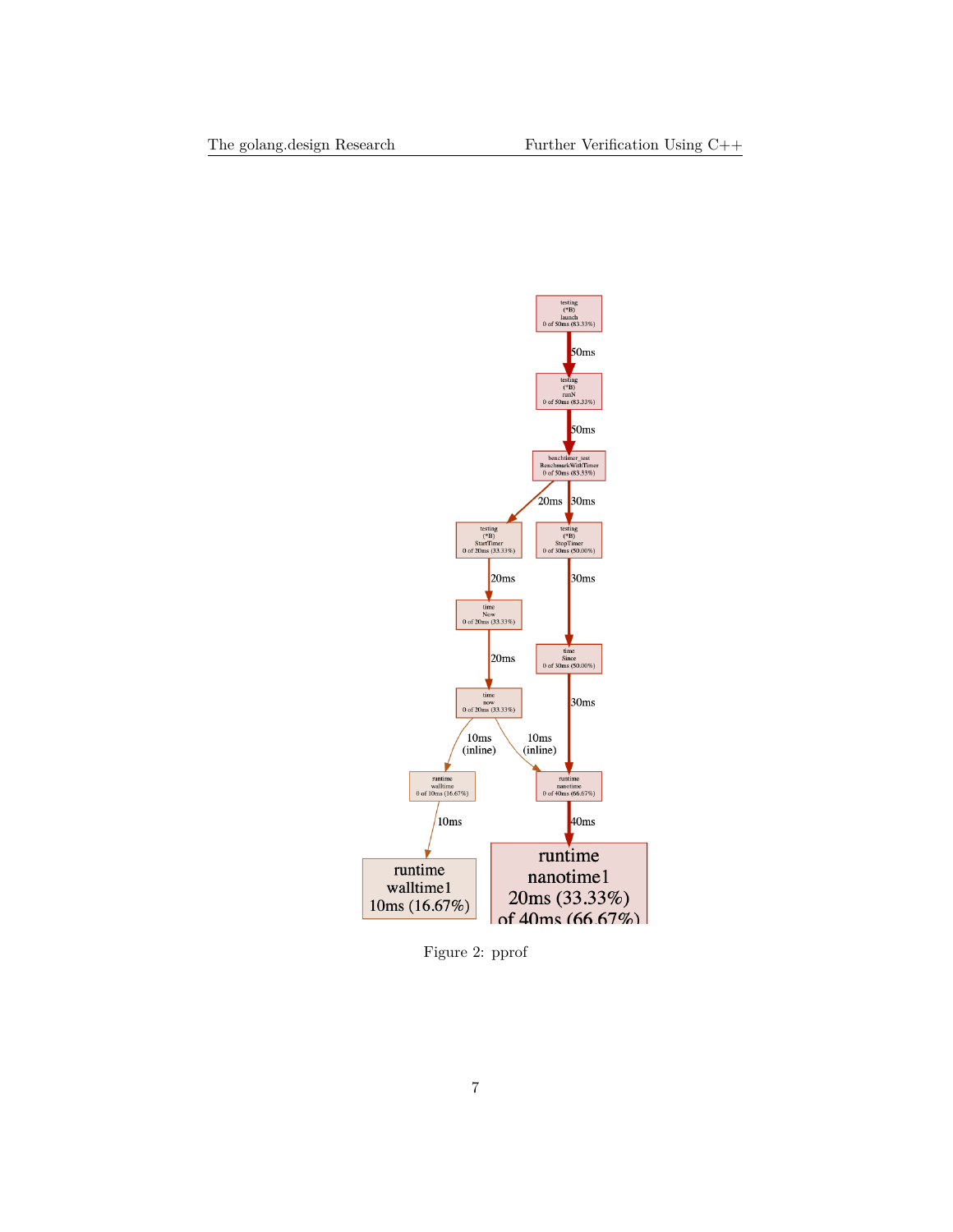calling the empty function:

avg since: 17ns avg since: 16ns avg since: 16ns avg since: 16ns avg since: 16ns avg since: 16ns avg since: 16ns avg since: 16ns avg since: 16ns avg since: 16ns

Furthermore, we could just simplify the code to the subtraction of two now() calls:

```
#include <iostream>
#include <chrono>
```

```
int main() {
    int n = 1000000;
    for (int j = 0; j < 10; j^{++}) {
        std::chrono::nanoseconds since(0);
        for (int i = 0; i < n; i++) {
            since - std::chrono::steady_clock::now() -
                std::chrono::steady_clock::now();
        }
        std::cout << "avg since: " << since.count() / n \ll "ns \n";
    }
}
```
and you could see that the output remains end in the cost of avg since: 16ns. **This proves that there is an overhead of calling now() for benchmarking.** Thus, in terms of benchmarking, the actual measured time of a target code equals to the execution time of target code plus the overhead of calling now():



Assume the target code consumes in T ns, and the overhead of now() is t ns. Now, let's run the target code N times. The total measured time is T\*N+t, then the average of a single iteration of the target code is T+t/N. Thus, the systematic measurement error becomes: t/N. Therefore with a higher N, you can get rid of the systematic error.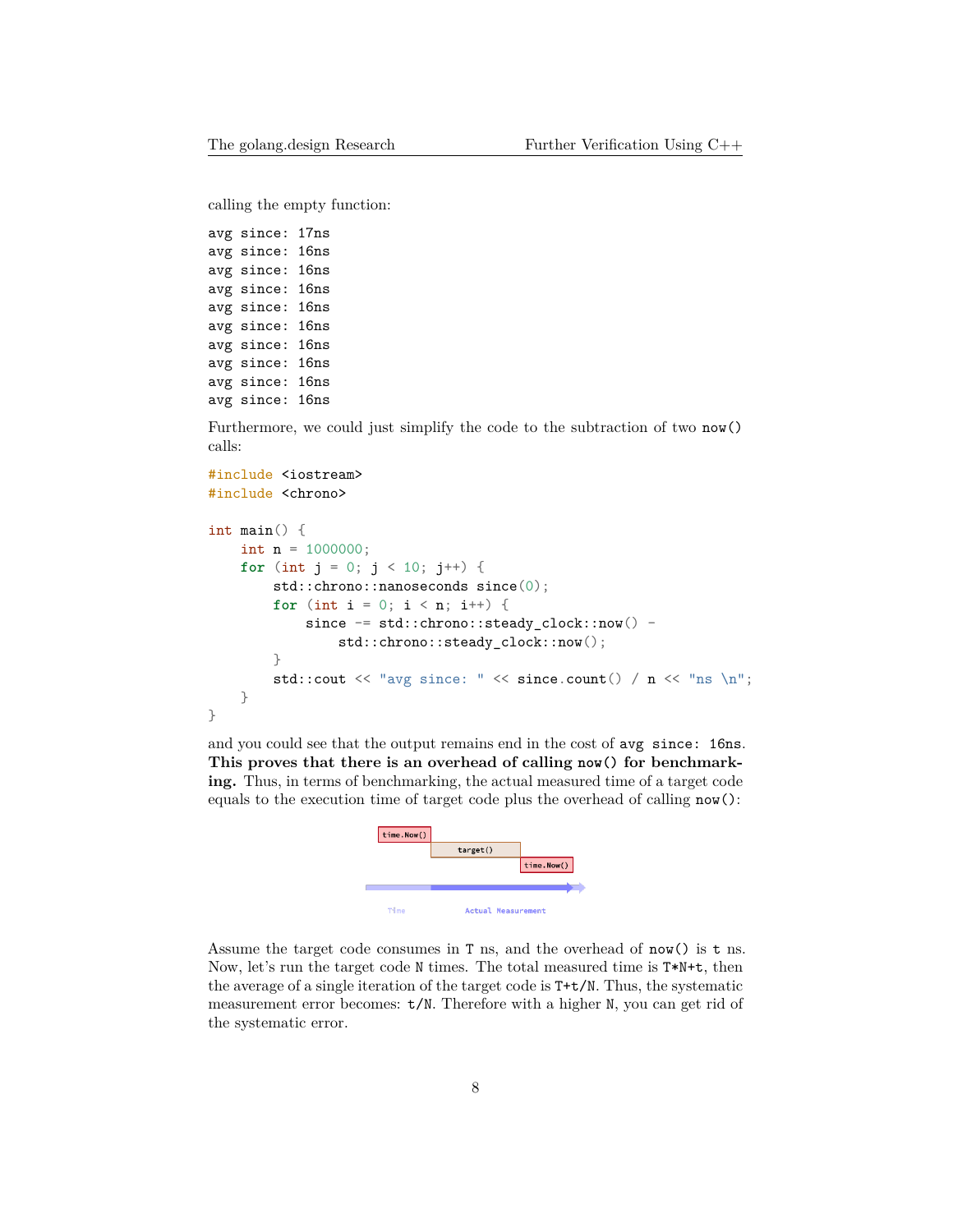#### **The Solution**

So, back to the original question, how can I get address the measurement error? A quick and dirty solution is just subtract the overhead of calling now():

```
#include <iostream>
#include <chrono>
void target() {}
int main() {
   int n = 1000000;
    for (int j = 0; j < 10; j++) {
        std::chrono::nanoseconds since(0);
        for (int i = 0; i < n; i++) {
            auto start = std::chrono::steady_clock::now();
            target();
            since += std::chrono::steady_clock::now() - start;
        }
        auto overhead = -(std::chrono::steady_clock::now() -std::chrono::steady_clock::now());
        since - overhead * n;
        std::cout << "avg since: " << since.count() / n \ll "ns \n";
    }
}
And in Go, you could do:
var v int32
atomic.StoreInt32(&v, 0)
r := testing.Benchmark(func(b *testing.B) {
 for i := 0; i < b.N; i++ {
   b.StopTimer()
    // ... do extra stuff ...
   b.StartTimer()
   atomic.AddInt32(&v, 1)
 }
})
// do calibration that removes the overhead of calling time.Now().
calibrate := func(d time.Duration, n int) time.Duration {
  since := time. Duration(0)
 for i := 0; i < n; i++ {
   start := time. Now()
   since += time.Since(start)
```